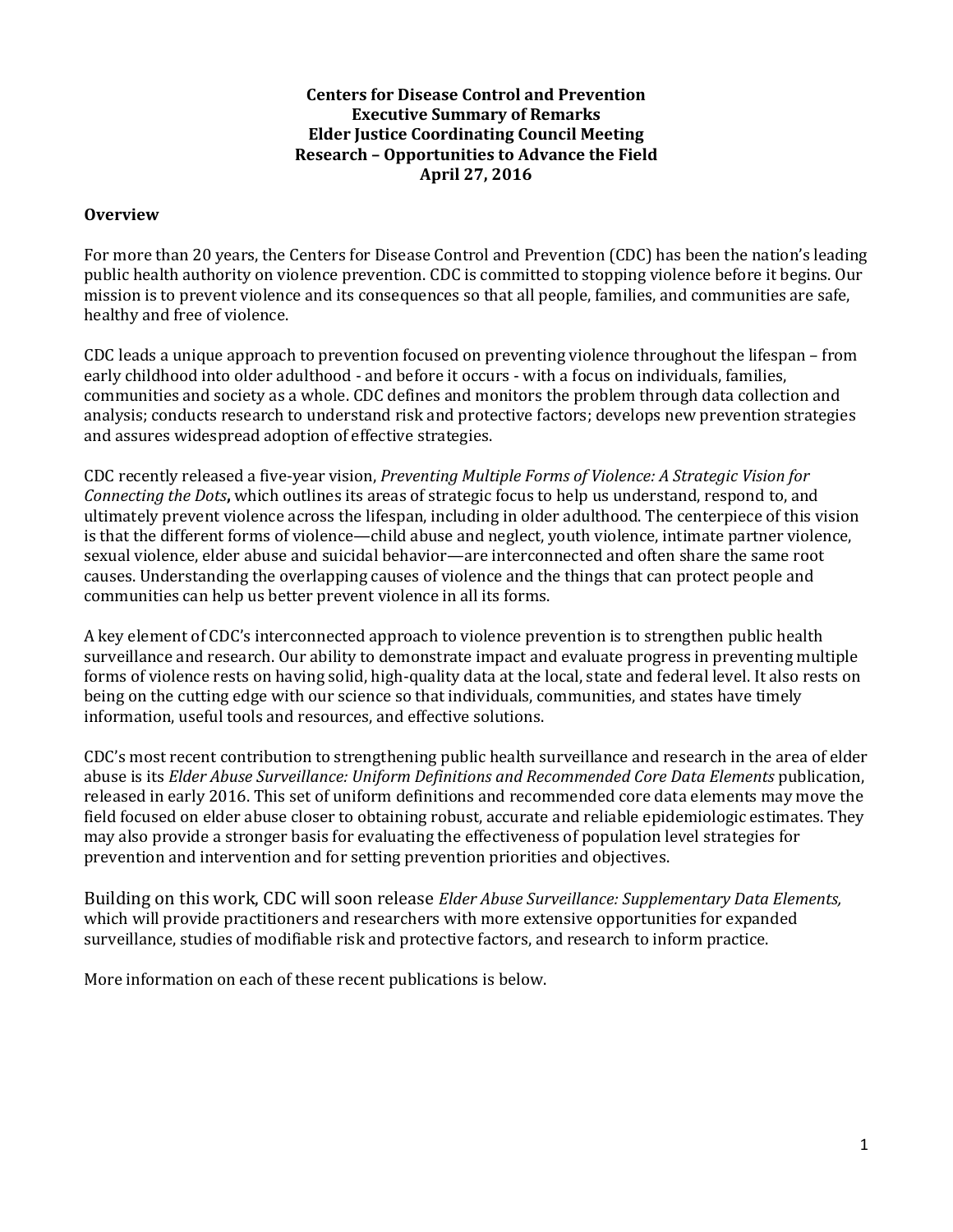## **Preventing Multiple Forms of Violence: A Strategic Vision for Connecting the Dots [\(http://www.cdc.gov/violenceprevention/pdf/strategic\\_vision.pdf\)](http://www.cdc.gov/violenceprevention/pdf/strategic_vision.pdf)**

- The different forms of violence—child abuse and neglect, youth violence, intimate partner violence, sexual violence, elder abuse and suicidal behavior—are interconnected and often share the same root causes. Understanding the overlapping causes of violence and the things that can protect people and communities can help us better prevent violence in all its forms.
- CDC's *Preventing Multiple Forms of Violence: A Strategic Vision for Connecting the Dots* describes the Division of Violence Prevention's 5-year vision and areas of strategic focus to help us understand, respond to, and ultimately prevent violence across the lifespan.
- CDC uses a cross-cutting approach because several decades of research, prevention, and services have revealed a lot about the different forms of violence and how to prevent and respond to them. One fact clearly emerging from this body of work is that the different forms of violence are strongly interconnected. Previous research indicates:
	- o Victims of one form of violence are likely to experience other forms of violence.
	- $\circ$  People who have been violent in one context (e.g., toward peers) are likely to be violent in another context (e.g., toward dating partners).
	- o The different forms of violence share common consequences that have health effects across the lifespan such as mental, emotional, physical or social problems. These consequences may contribute to chronic health problems such as cancer, cardiovascular disease, lung disease, or diabetes.
	- o Different forms of violence share common risk and protective factors.
- To impact multiple forms of violence, prevention efforts should start early and continue across the lifespan. They should be designed to use resources efficiently and effectively and in ways that result in substantial reductions in violence. Toward this end, CDC will strategically focus its attention on four areas: 1) the developmental periods of childhood and adolescence, where we are likely to achieve the greatest long-term impact, 2) the populations and communities that disproportionately bear the burden of violence, 3) the shared risk and protective factors that are most likely to influence multiple forms of violence, and 4) by giving priority to the programs, practices, and policies that are most likely to impact multiple forms of violence.
- There are three elements that are central to this vision: 1) fostering collaboration and exchange to maximize impact; 2) using effective communications and dissemination strategies; and **3) strengthening public health surveillance and research.**
- Our ability to demonstrate impact and evaluate progress in preventing multiple forms of violence rests on having solid, high-quality data at the local, state and federal level. It also rests on being on the cutting edge with our science so that individuals, communities, and states have timely information, useful tools and resources, and effective solutions.
- To strengthen public health surveillance and research, CDC will focus on strengthening data systems to monitor the burden, identify changing patterns of violence, and to evaluate cross-cutting impacts; and generating new knowledge.

## **Elder Abuse Surveillance: Uniform Definitions and Recommended Core Data Elements [\(http://www.cdc.gov/violenceprevention/pdf/ea\\_book\\_revised\\_2016.pdf\)](http://www.cdc.gov/violenceprevention/pdf/ea_book_revised_2016.pdf)**

- CDC's most recent contribution to strengthening public health surveillance and research in the area of elder abuse is its *Elder Abuse Surveillance: Uniform Definitions and Recommended Core Data Elements* publication, released in early 2016.
- We know that elder abuse can be prevented or halted. However, preventing elder abuse at the population level requires data that will support effective action. Such data enable the effectiveness of prevention and intervention strategies to be assessed and facilitate decisions regarding